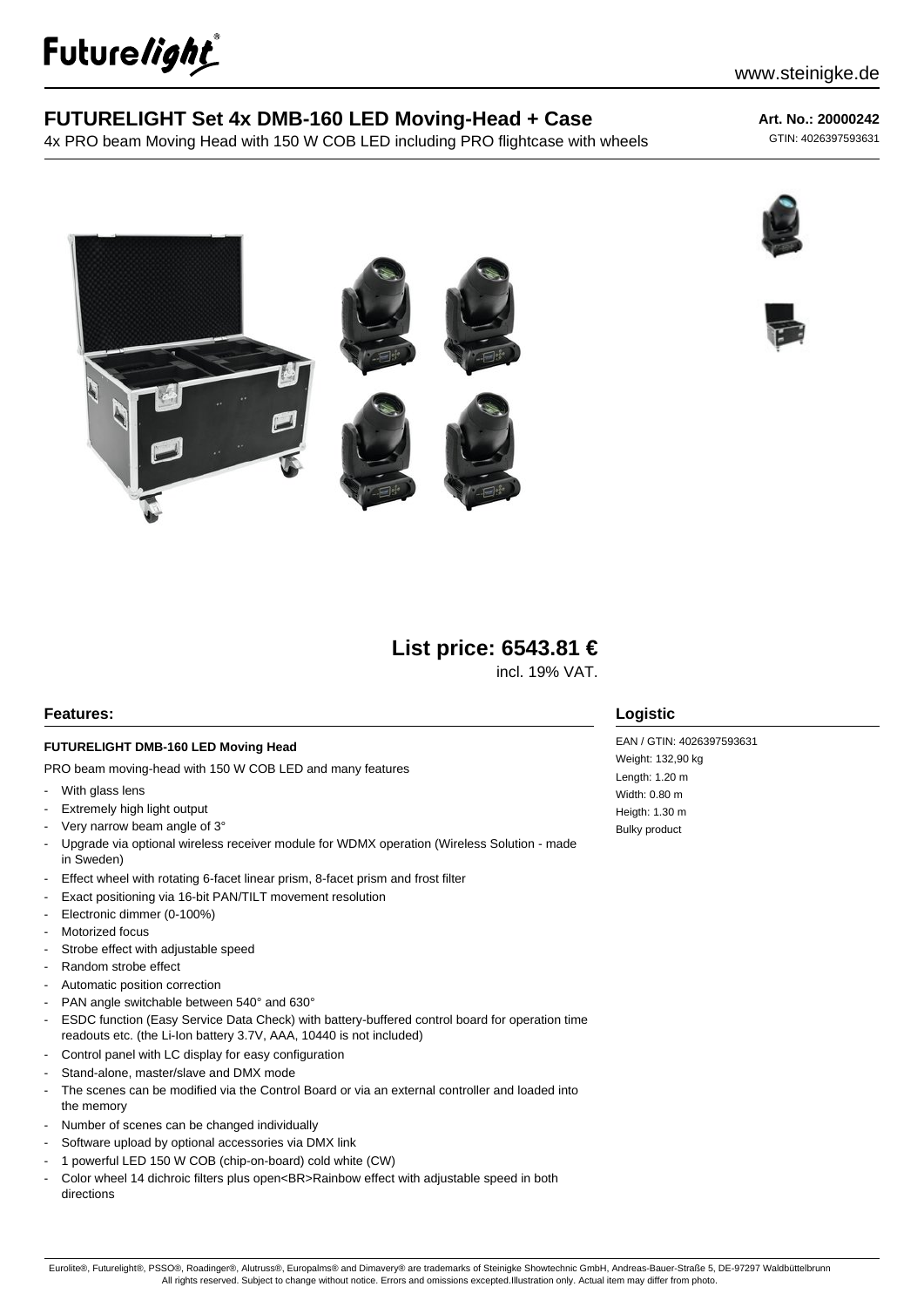- Gobo wheel with static gobos, 17 gobos and open<BR>shake effect
- Can be operated in 11; 13; 14; 17 CH mode
- The device is cooled by temperature-controlled fan
- Controlling by RDM; DMX; stand-alone; W-DMX by wireless solution upgradeable; Sound to light via Microphone
- Preprogrammed in LED PC-Control 512; Light Captain
- Flicker-free projection
- Effect: Gobo effect
- With a beam angle of 3°
- Multicolor LCD display for easy controlling

## **ROADINGER Flightcase 4x DMH-90/150/DMB-160/PLB-230**

PRO flightcase for 4 x FUTURELIGHT DMH-90/DMH-150/DMB-60/DMB-160/PLB-230/EYE-15

- 4 castors, 2 of which with locking brakes
- For optimal security
- With 4 Device compartments
- High-quality workmanship with birch multiplex 7 mm, dark brown, laminated
- Interior with foam padding
- Aluminum profile frames 30mm with rounded edges
- 8 hinged, chromium plated case handles
- 2 high-quality butterfly locks
- With castors
- Made in Europe

## **Technical specifications:**

#### **FUTURELIGHT DMB-160 LED Moving Head**

| Power supply:       | 100-240 V AC, 50/60 Hz                                                                                              |
|---------------------|---------------------------------------------------------------------------------------------------------------------|
| Power consumption:  | 200 W                                                                                                               |
| IP classification:  | <b>IP20</b>                                                                                                         |
| Power connection:   | Mains input via PowerCON (blue), mounting<br>version power supply cord with safety plug<br>(provided)               |
| Power output:       | 1 x PowerCON (gray), mounting version                                                                               |
| Lamp type:          | LED lamp                                                                                                            |
| LED:                | 1 x 150 W COB (chip-on-board) cold white (CW)                                                                       |
| Max. TILT movement: | Exact positioning (16 bit resolution) 270° Auto<br>position correction (feedback)                                   |
| Max. PAN movement:  | Exact positioning (16 bit resolution) 540°<br>Positioning switchable to 630° Auto position<br>correction (feedback) |
| Equipment:          | Gobo wheel with static gobos; Prism Linear;<br>Prism 8-fold; frost filter; Focus motor-driven                       |
| Color generation:   | Color wheel 14 dichroic filters plus open                                                                           |
| Gobos:              | Gobo wheel with static gobos, 17 gobos and open<br>Shake effect                                                     |
| DMX channels:       | 11; 13; 14; 17                                                                                                      |
| DMX input:          | 1 x 3-pin XLR (M) mounting version<br>1 x 5-pin XLR (M) mounting version                                            |
| DMX output:         | 1 x 3-pin XLR (F) mounting version<br>1 x 5-pin XLR (F) mounting version                                            |
| Cooling:            | Temperature-controlled fan                                                                                          |